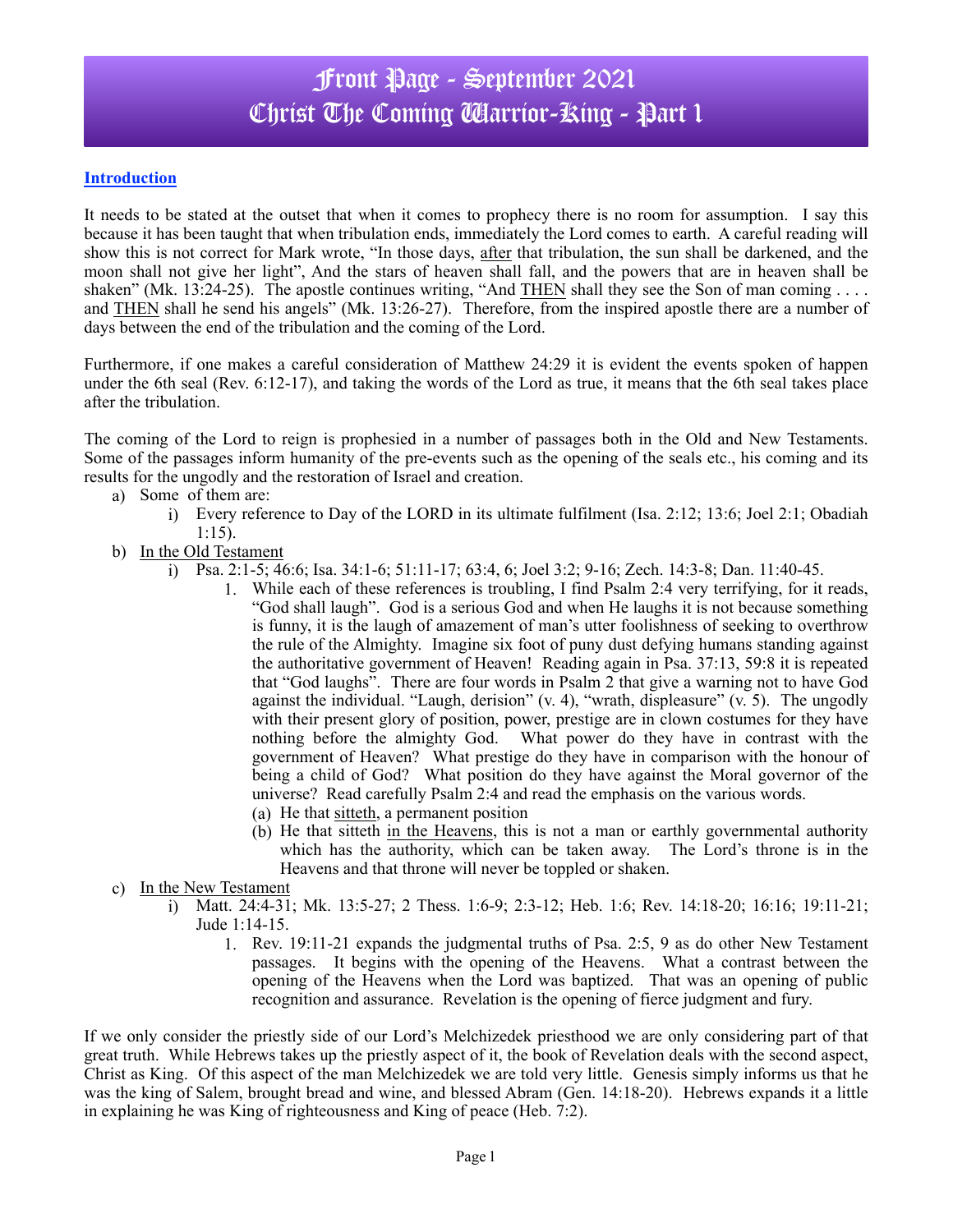# Front Page - September 2021 Christ The Coming Marrior-Ring - Part 1

- a) The Kingship of the Lord is mentioned in at least ten different avenues of thought, them being: King of the Jews (Matt. 2:2); King of Israel (Jn. 1:49); King of saints (Rev. 15:3); King of glory (Psa. 24:7-10); King of kings (1 Tim. 6:15); King of beauty (Isa. 33:17); King of righteousness (Heb. 7:2); King of peace (Heb. 7:2); King eternal (1 Tim. 1:17).
- b) In Ezra Artaxerxes is called "king of kings" (Ezra (7:12) and Nebuchadnezzar is also called "king of kings" (Ezek. 26:7; Dan. 2:37). Concerning Artaxerxes, he is called by the title once, Nebuchadnezzar is so called twice, and each time it is "a king of kings". However, when it comes to Lord, He is designated as such three times (1 Tim. 6:15; Rev. 17:14; 19:16). Furthermore, in 1 Timothy 6:15 He is called, "**The** King of kings."

Just as Melchizedek was a literal priest and king and Christ at this time was a literal priest, so there can be no doubt that the Lord will be a literal king. It is not an imaginary kingdom but a literal kingdom here on earth where He shall reign supreme. Without going into the various difficulties which speak of David as the future King (Jer. 30:9; Ezek. 34:23-24), suffice to say, the Lord is prophesied to be God's king (Psa. 2:6). He will be on the Throne of David (2 Sam.7:16; Psa. 89:20-37); He was born a King (Lk. 1:32-33); He was rejected as King (Mk. 15:12-13); He died as a King (Matt. 27:37); He will come to reign as King (Rev. 19:19). Mary spoke of Him as such (Lk. 1:32-33).

#### **What will be the chronological events when He comes?**

I do not think one can be dogmatic on the matter of the chronology of the events at the coming of the Lord. Therefore, the following is as I understand them now:

- a) There are the signs that He is about to come, as the world will possibly say, "It just feels that something is about to happen" (see next section)
- b) Then the sign of His coming which I suggest is when heavens open.
	- i) The Lord descends with untold myriads of the holy ones and His feet touch the mount of Olives (Zech. 14:4).
	- ii) When His feet touch the Mount it splits and an opening goes from the great sea, the Mediterranean, to the Red sea, a distance of approximately 50 miles or 80 kilometres. (This is a measurement at the shortest point however, since we do not know at which point it opens at, the Mediterranean or the Red Sea, the distance cannot be known absolutely). (Zech. 14:4).
- c) From a reading of Revelation it is at this point there is the calling of the birds (vultures, etc.) to come to the great feast of human flesh (Rev. 19:17, 21).
- d) He will destroy the two men, Beast and False Prophet, by casting them alive into the Lake of Fire (Rev. 19:19-20).
- e) It is my understanding that the conflict of the militaries of the world which were under the Beast and False prophet are then destroyed (Rev. 19:21)
- f) Then turning to the collective armies, He will slaughter them until their blood flows deep and for 1,600 furlongs, or 200 miles (Rev. 14:20). This I suggest is the battle of Armageddon (Rev. 16:16) and will begin the Judgement of the living nations (Matt. 25:31-46).
- g) He will cleanse the earth from the curse (Gen. 3:17-19) but not humanity, for there will be death (Isa. 65:20-21) and sin in human beings (Zech. 14:17).
- h) He will begin to reign (Rev. 20:4).

#### **His signs proceeding His coming**

One of the reasons for believing that Matthew was writing particularly to the Jews is the fact that the Jews always are seeking for a sign. In writing to the Corinthians Paul stated, "The Jews require a sign" (1 Cor. 1:22). In reading Matthew the word "sign" is mention more often than in any other New Testament book. Seven times he uses the word and it is only Matthew who records the disciples asking specifically, "What shall be the sign of thy coming, and of the end of the world (age)?" (Matt. 24:3), and the Lord informing them, "And then shall appear the sign of the Son of man in heaven" (Matt. 24:30).